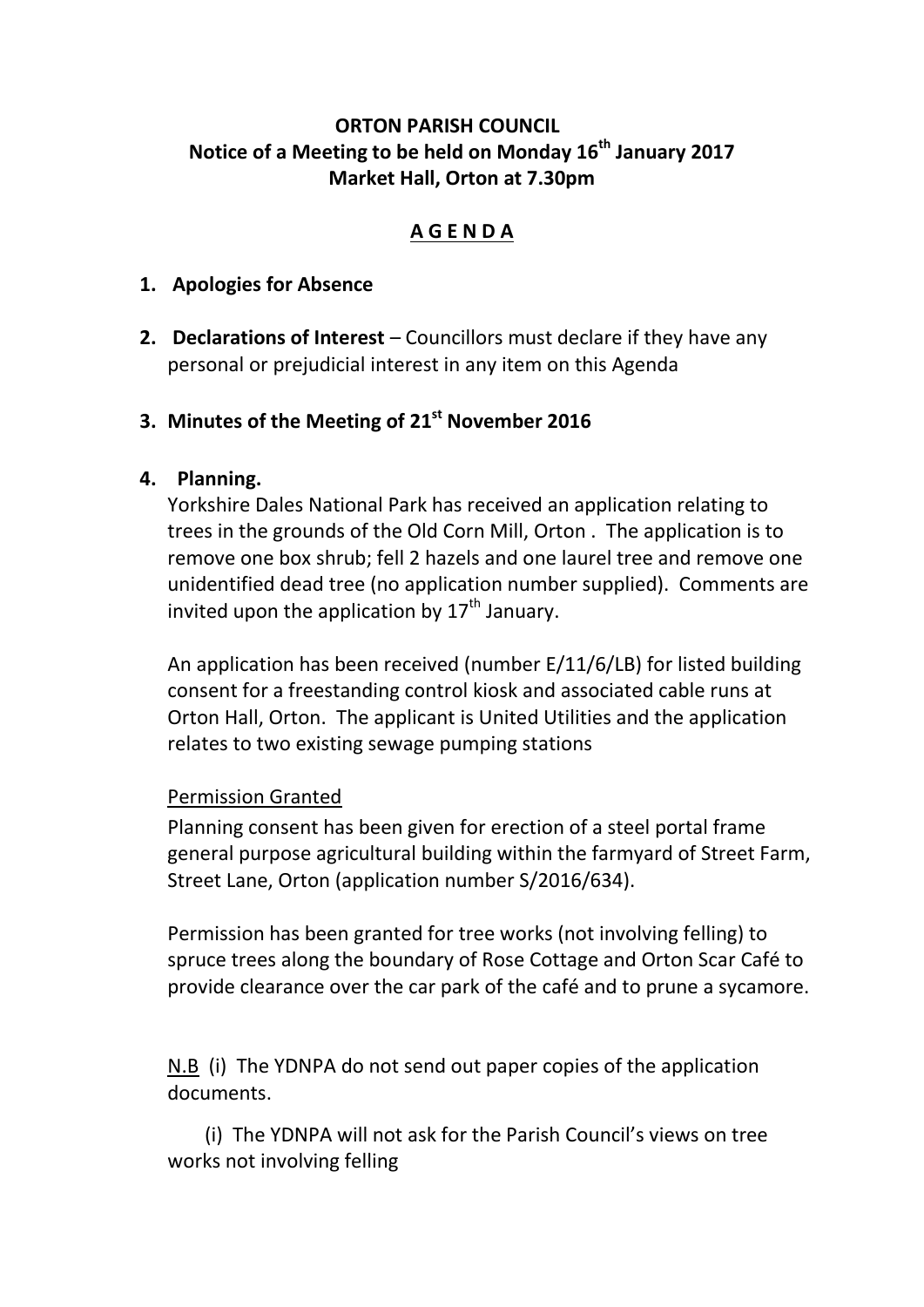**5. Defibrillator** . The defibrillator and cabinet have now been purchased and the defibrillator has been delivered to Orton.

### **6. Finance and Cash Book**

The cash book for October and November will be circulated for consideration.

| The following accounts were paid in December:       |        |
|-----------------------------------------------------|--------|
| Hire of Market Hall for the period Jan $-$ Dec 2016 | £90.00 |
| Gala Lights for Christmas tree lights               | 168.00 |
| E-on                                                | 17.59  |
| The following accounts are due for payment:         |        |
| E-on                                                | 28.69  |
| Defibrillator                                       | 780.00 |
| Defibrillator cabinet                               | 894.00 |
| L. Potter – month 10 (January)                      | 250.35 |
| M. Longworth – month 10 (January)                   | 140.00 |
| $HMRC$ – month 10                                   | 97.60  |
| M. Longworth $-$ postage stamps during 2016         | 17.04  |

### **7. Electricity Supply.**

A new contract has been negotiated with EDF energy and will commence on 01.03.17 for three years . Payment will be by direct debit and the price will be 23.25p per day and 12.62p per kwh.

#### **8. Correspondence .**

A letter has been received from CALC and circulated re the take up of broadband.

A letter has been received from the headmistress of Orton School asking for a donation to be made for outdoor residential education at Langdale YHA. Children from years 3 and 4 are to take part in outdoor problem solving and art activities at the beginning of April. Years 5 and 6 are visiting Keswick to take part in "outdoor and adventurous" activities in June. In 2014 this council made a donation of £250 towards a similar project.